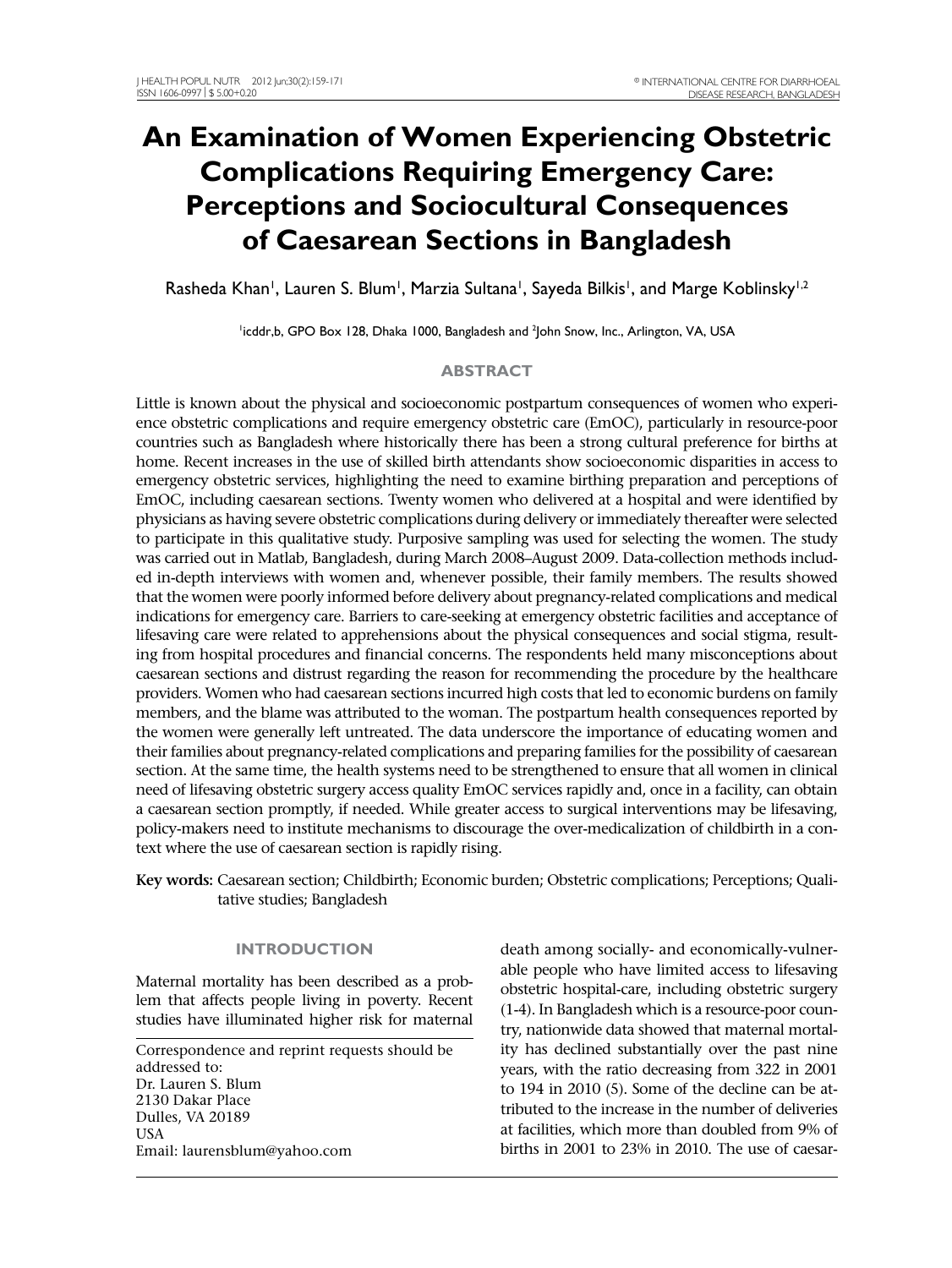ean sections also revealed a five-fold increase from 2.6% in 2001 to 12.2% in 2010 (5). Data from the Bangladesh Demographic and Health Surveys collected in 2000 and 2007 and more recent nationwide data showed that much of the increase in the number of births at facilities has been driven by the use of private-sector services (5-7). Hence, it is not surprising to see persisting socioeconomic inequities in facility-based deliveries (5,8).

Caesarean section is a surgical intervention designed to prevent or treat some life-threatening maternal or foetal complications. While the World Health Organization (WHO) recommends that the rates of caesarean births should range from 5% to 15% (9), there is little consensus regarding optimal rates of caesarean births (10). In middle- and high-income countries, much attention has been given to the increased use of elective caesarean sections carried out for the convenience of pregnant women. In resource-poor countries, except those in sub-Saharan Africa, there is also evidence of sharp increases in rates of caesarean sections as childbirth is increasingly occurring in health facilities with skilled attendants, particularly in urban settings and among wealthier people (3). In these settings, data relating to medical indications for caesarean section are lacking, thereby increasing the challenge of determining the percentage of cases that warranted caesarean surgery. However, in the 1990s, the lack of decline in maternal mortality ratios that coincided with a sharp increase in caesarean sections in resource-poor settings suggests that women delivering by caesarean section were not those in the greatest need (10). Given the high costs involved, socioeconomic disparities in access to caesarean-section procedures persist (3), and there continues to be concern that poor women who need a caesarean section may not get it, and other women who can afford to pay for a caesarean section but do not experience life-threatening complications get a caesarean section unnecessarily.

Social scientists have examined costs involved in emergency obstetric care (EmOC) and the subsequent economic burden on women and their families (11-13). However, little is known about beliefs regarding caesarean sections in cultural frameworks where deliveries at home are preferred and how the economic burden resulting from a caesarean section impacts on broader cultural and social consequences to women and their families, particularly those living in poor households located in low-income, rural settings. With the recent increase in the number of caesarean births in Bangladesh, research

is needed to examine the understanding of and demand for caesarean sections and the social and psychological consequences on women undergoing a caesarean section.

To address this gap in knowledge, qualitative research was carried out among women who experienced severe obstetric complications to understand the perceptions of caesarean section and how having obstetric surgery affects women and their families. The study examined women who did and did not have a caesarean section for their birthing preparation, delivery-related experiences, and subsequent physical, social and economic consequences for the woman and her family members up to 10 weeks after delivery.

# **MATERIALS AND METHODS**

# **Study site**

The study was carried out during March 2008–August 2009 in Matlab, Bangladesh. Matlab is a rural area 45 km southeast from the capital Dhaka, in a deltaic region of the country. In Matlab, a Health and Demographic Surveillance System has been maintained by icddr,b since 1966; icddr,b maintains a hospital and four subcentres that provide free child- and maternal care (antenatal, intrapartum, normal and basic emergency and postpartum care, and family planning), along with general health services, for a population of 110,000 in Matlab. The paramedics of the four subcentres assist in normal deliveries and refer women either to the Matlab Hospital of icddr,b which offers basic EmOC that can be handled by physicians or to local hospitals that provide comprehensive EmOC. Community Health Workers (CHWs) visit all families living in the icddr,b intervention area once every two months to identify pregnancies and capture vital statistics. They provide antenatal care to pregnant women and postpartum care and also general healthcare to families during bi-monthly household visits. Other local health services facilities in the area include one government hospital in the district town, two government facilities with EmOC in the district town, over 20 private facilities offering EmOC, and an array of informal healthcare providers. At the time the study was carried out, 66% of deliveries took place in facilities (14).

# **Study sample and participants**

Within 8-10 weeks after delivery, in-depth interviews were conducted with 20 women who deliv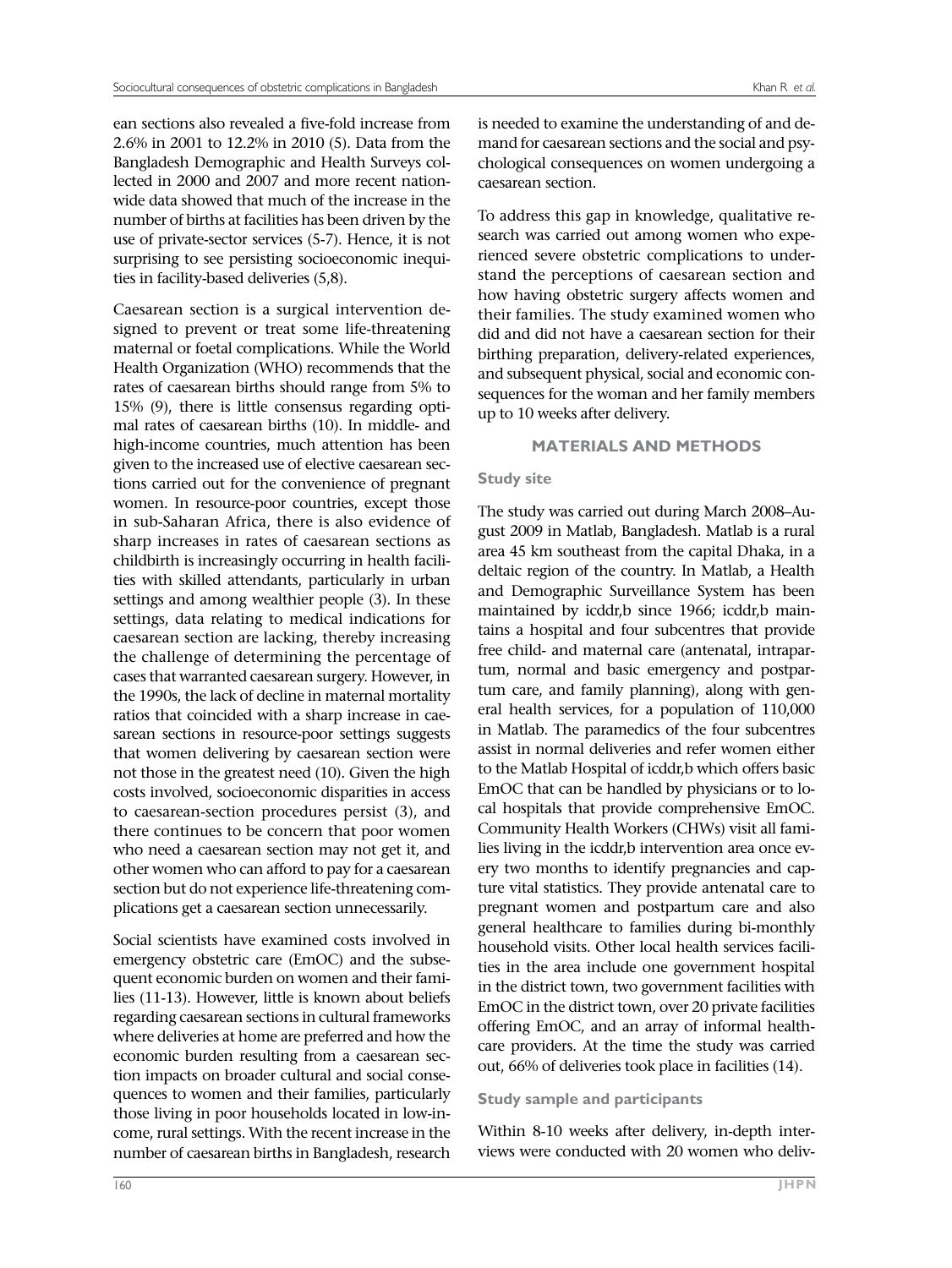ered in a hospital and who were identified by physicians as having severe obstetric complications. While the postnatal period extends up to six weeks after delivery, a longer timeframe was needed to locate the respondents. Purposive sampling was used for identifying women who had suffered a range of severe complications from a list of samples provided by the physicians who participated in a larger quantitative study examining the community-based prevalence of maternal morbidities (15). The complicated cases included women with haemorrhage (n=6), eclampsia (n=2), severe anaemia (n=4), and dystocia (n=8), all of whom had delivered in one of the local hospitals offering basic or comprehensive EmOC. Informal discussions were also carried out with family members of those women who lost consciousness or could not relay entirely what had happened during events relating to care-seeking and costs associated with the delivery. When available, husbands were interviewed for complete details about the childbirth. Five husbands were included in the study.

#### **Data-collection procedures**

Seven researchers with training in anthropology conducted the interviews which were carried out in Bangla. The researchers followed guidelines that examined various research themes and topics, including birth planning and preparation, ANC, careseeking behaviours during labour and delivery, perceptions of emergency-care procedures, particularly caesarean sections, support provided by family members before and after the delivery, physical and psychological consequences associated with delivery procedures, and the economic impact of EmOC on families. Interviews lasted, on an average, for two hours. Efforts were made to carry out the interviews in a private location, either inside the household or in the family-yard. All interviews were tape-recorded and later transcribed and translated into English. Follow-up visits were made 2-3 months later to interview half of the respondents to capture information that was missing during the first interview. While the contents of the follow-up interviews varied according to the initial data collected, interviews often involved gathering information relating to the sequence of care-seeking, the duration of the different stages of treatment, and the costs involved in obtaining healthcare.

## **Analysis of data**

A code-list was developed based on the main research themes outlined above. ATLAS.ti, a text-organizing software, was used for coding the inter-

view transcripts. Once the data were coded, content analysis was used for identifying and comparing the trends of key concepts in the coded data according to the type of respondent. Data triangulation was employed to identify those concepts that could be validated through a combination of data sources, such as multiple persons interviewed. The quantitative data were analyzed using SPSS 11.5. Factor analysis of household assets conducted by icddr,b on all the households in Matlab was employed to assess wealth ranking. Monetary figures are primarily presented in local currency—the Bangladeshi Taka (Tk). During the study period, Tk 69 was equivalent to approximately US\$ 1.00.

## **Ethical aspects**

Before participating in the study, verbal informed consent was obtained from all the respondents. The Ethical Review Committee of icddr,b approved the study.

## **RESULTS**

## **Background information**

The women interviewed were, on average, in their mid-20s (Table 1). Over half of the respondents were educated beyond primary school, and three had more than 10 years of education. None of the women was involved in income-generating activities. Most women were living in their in-laws' home at the time of the last pregnancy and delivery. Over one-third of the women were first-time mothers. Husbands were, on average, in their early thirties, and most of them received education beyond primary school. More than half held relatively high-income occupations involving businesses or overseas jobs. The household wealth indices showed that more than half of the women came from households in the two highest quintiles.

# **Antenatal care and birth planning**

Almost three-fourths of the women had 3-4 ANC visits. During these visits, they were counselled on nutritional requirements and the importance of taking adequate rest during pregnancy and were advised to attend postpartum check-ups for the mothers and the babies. Although the health workers recommended that the women deliver at a health facility with skilled attendants, the possibility of a caesarean section, if complications occurred, was not discussed even with the two mothers who had previously undergone caesarean sections. Consequently, saving of money for such emergency was also not discussed.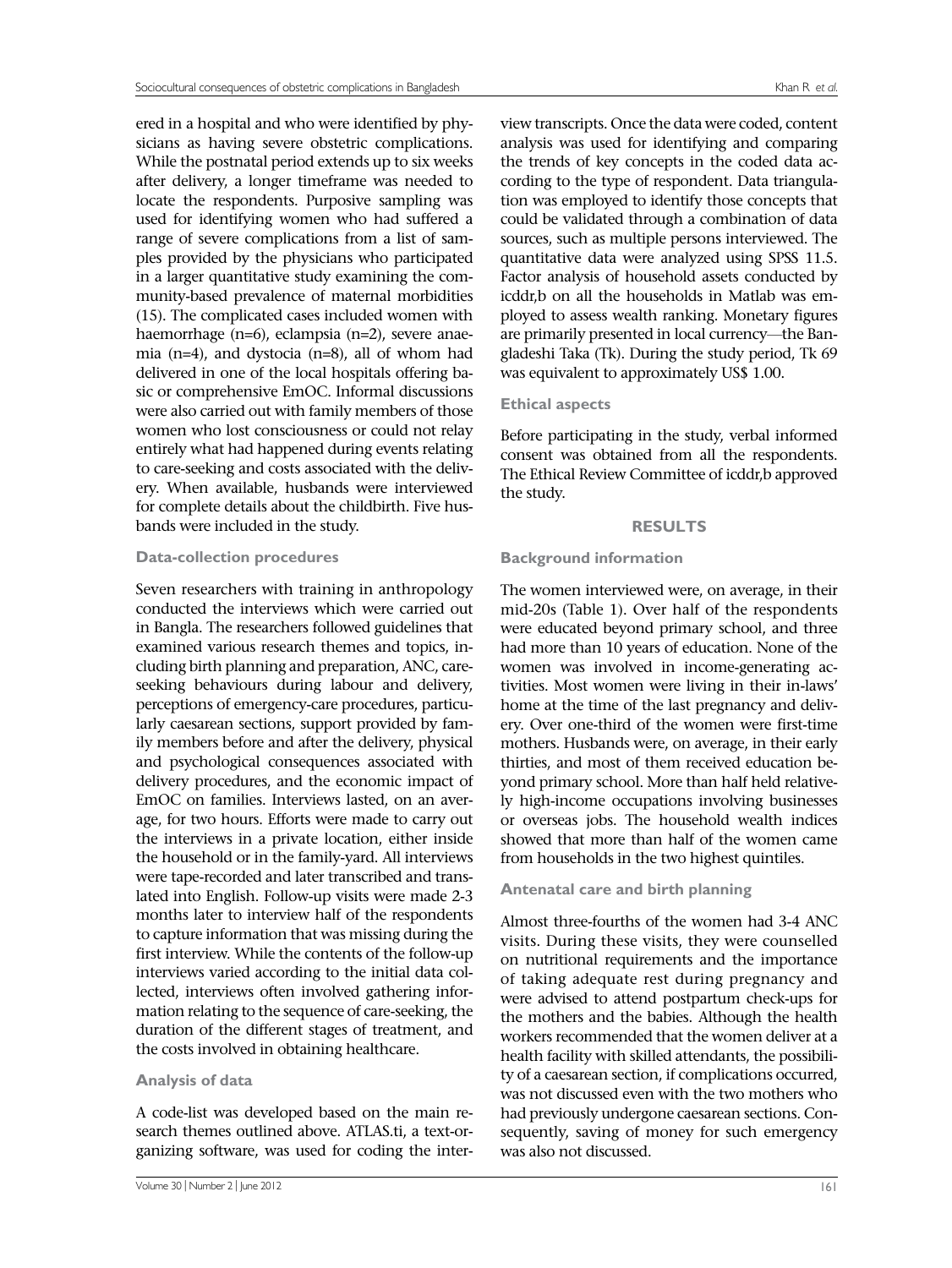| Table 1. Background information of women<br>having complicated deliveries |                                       |  |
|---------------------------------------------------------------------------|---------------------------------------|--|
| Variable                                                                  | Complicated<br>deliveries<br>$(n=20)$ |  |
| Average age (years) of woman                                              | 24.9                                  |  |
| Education of women                                                        |                                       |  |
| No education                                                              | 2                                     |  |
| Grade 1 to 5                                                              | 6                                     |  |
| Grade 6 to 10                                                             | 9                                     |  |
| Beyond Grade 10                                                           | 3                                     |  |
| Parity of the last pregnancy                                              |                                       |  |
| First                                                                     | 7                                     |  |
| Second                                                                    | 8                                     |  |
| Third                                                                     | 4                                     |  |
| Fourth                                                                    | $\mathbf{1}$                          |  |
| Fifth or more                                                             | $\theta$                              |  |
| Where women resided during                                                |                                       |  |
| pregnancy                                                                 |                                       |  |
| In-law's home                                                             | 12                                    |  |
| Natal home                                                                | 5                                     |  |
| Nuclear home                                                              | 3                                     |  |
| Average age (years) of hus-<br>bands                                      | 33.15                                 |  |
| <b>Education of husbands</b>                                              |                                       |  |
| No education                                                              | 1                                     |  |
| Grade 1 to 5                                                              | 7                                     |  |
| Grade 6 to 10                                                             | 10                                    |  |
| Beyond Grade 10                                                           | 1                                     |  |
| Occupation of husbands                                                    |                                       |  |
| <b>Business</b>                                                           | 10                                    |  |
| Carpentry                                                                 | 3                                     |  |
| Work abroad                                                               | 3                                     |  |
| <b>Services</b>                                                           | 3                                     |  |
| Rickshaw-pulling                                                          | $\mathbf{1}$                          |  |
| Household wealth index                                                    |                                       |  |
| Lowest                                                                    | 3                                     |  |
| Second                                                                    | 2                                     |  |
| Middle                                                                    | 4                                     |  |
| Fourth                                                                    | 6                                     |  |
| Highest                                                                   | 5                                     |  |

Three-fourths of the women planned for a delivery at a health facility, and the remaining women had decided to give birth with a traditional birth attendant (TBA) at home. None of these women contacted the TBAs to discuss the impending birth during the pregnancy period. Six of the 20

women or their families had saved money for delivery.

## **Delivery and care-seeking**

The figure shows care-seeking and the place of delivery in accordance with the decisions made by the family before delivery. Six of the 20 women had vaginal deliveries, and the remaining women had caesarean sections, with four of five women who had planned on deliveries at home eventually having a caesarean section.

Three of six women who delivered vaginally suffered from haemorrhage, and three had severe anaemia. Only one of these women had originally planned on delivery at home; after she had started haemorrhaging, she sought care in two facilities before giving birth to a child at a private hospital. The other five women sought delivery care only in the basic EmOC hospital where their condition was managed. One of these women, however, bled excessively after delivery and was sent to the district hospital where she received four units of blood. While one of the haemorrhage cases was advised to have a caesarean section due to high blood pressure, she refused, claiming that it would have longterm negative effects on her health and ability to work.

Complications for the 14 caesarean-section cases included prolonged labour or a breeched baby (8 cases), high blood pressure and convulsions (2 cases), haemorrhage (3 cases), and severe anaemia (1 case). All the women who had caesarean sections sought care with at least two providers before undergoing the procedure, with all but one going to the basic EmOC hospital and subsequently being referred to an emergency facility for caesarean section. Those women who had initially planned delivery at home sought care from three or four informal and formal healthcare providers before eventually having a caesarean section. Three of the 14 caesarean sections took place in a public hospital, and the remaining 11 women had the operation in a private clinic or hospital. The medical indication for having a caesarean section was not explained to six of the 14 women.

Of the 14 women who had caesarean sections, 12 families initially refused, indicating that they were not mentally or financially prepared to spend such a large sum of money. They also expressed concern that all subsequent deliveries would have to be done by caesarean section. In addition, many families held the belief that caesarean sections were recom-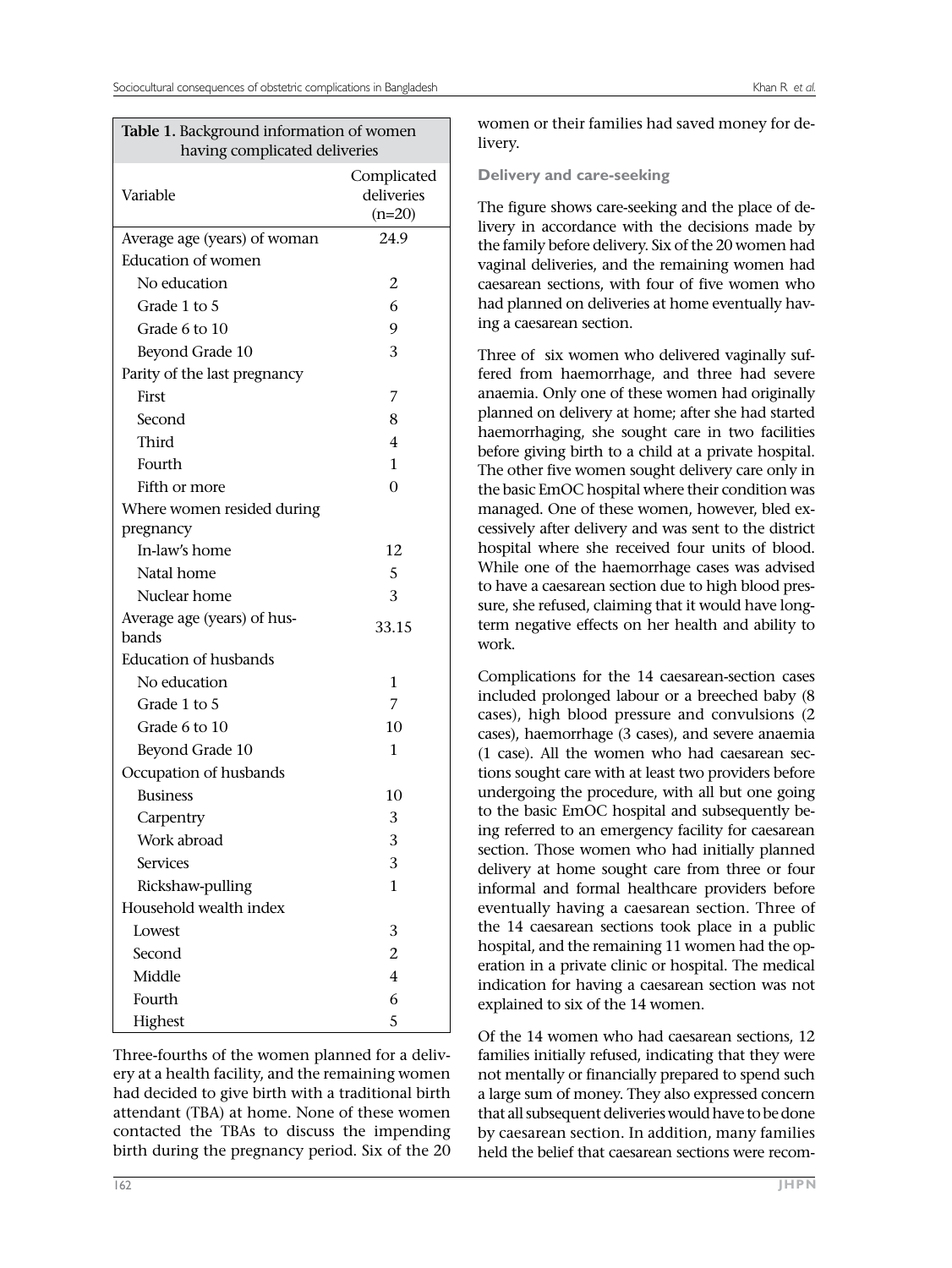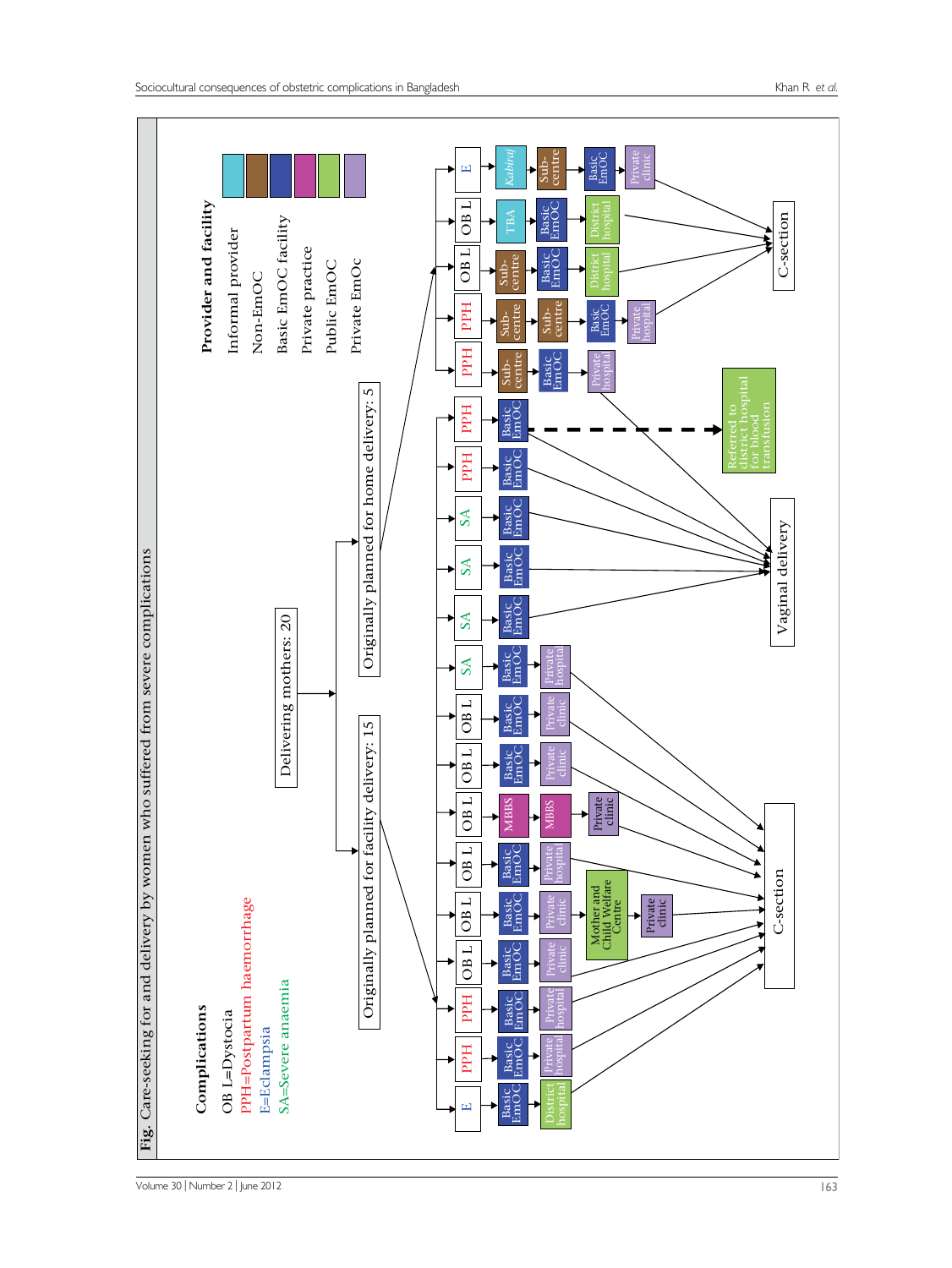mended so that healthcare providers could make money rather than as a lifesaving procedure for the mother and the child. Eventually, the health workers convinced the families to accept the procedure by explaining the potential life-threatening consequences to the mother or the child, negotiating the cost with the referral facility, and in some cases, providing an ambulance. One woman explained:

A caesarean section needs Tk 40,000-50,000. The economic status of my parents and husband was not strong enough to bear this cost. We, however, needed Tk 10,000 at the end. We got financial support from the hospital which paid for the operation and the hospital room. The Tk 10,000 we contributed was paid for the medicine. We managed Tk 10,000 by borrowing.

The remaining two of the 14 women had previously had caesarean section and assumed that they would have to go for the procedure again during this pregnancy.

#### **Health consequences**

Table 2 shows that women with severe complica-

tions cited numerous health consequences, with the most common relating to problems with their breasts, weakness, bodyache, bleeding for more than a month, and fever. Sleep deprivation, pain or fear of pain during urination and defaecation, and changes in body-colour were also commonly mentioned. No treatment was sought for the most commonly-reported conditions, including weakness, bodyache, or problems with breasts; many of the other problems listed were believed to be resolved over time with medicines provided by the hospital.

Only minor differences in health consequences and treatment-seeking were noted between the caesarean section and the vaginal delivery cases at the time of the interviews. Conditions unique to caesarean cases included pain and infection in the stitched areas. The two women who had had caesarean sections during previous births also expressed many other concerns relating to their future, such as developing infections in the stitched area, bearing children who would be more susceptible to disease and require extra care, and the fear that they would not be able to have more than two children.

| Table 2. Health consequences reported after childbirth by women having complicated deliveries |                        |  |
|-----------------------------------------------------------------------------------------------|------------------------|--|
|                                                                                               | Complicated deliveries |  |
| Health consequence                                                                            | $(n=20)$               |  |
| Breast problems, including pain, engorgement, and overflow of milk                            | $22*$                  |  |
| Weakness                                                                                      | 18                     |  |
| Bodyache/pain (e.g. waist, back, shoulder, leg, chest, head, and burning)                     | 16                     |  |
| Prolonged bleeding up to 45 days                                                              | 14                     |  |
| Fever                                                                                         | 11                     |  |
| Pain in the stitched area                                                                     | 10                     |  |
| Deprivation of sleep                                                                          | 9                      |  |
| Problems with skin (e.g. colour change, spots or blotches, and cracked skin)                  | 8                      |  |
| Fear of/or pain in urination and defaecation                                                  | 8                      |  |
| Mental irritation                                                                             | 7                      |  |
| <b>Excessive bleeding</b>                                                                     | 4                      |  |
| Infection in the stitched area                                                                | 3                      |  |
| Weight loss                                                                                   | 3                      |  |
| White discharge                                                                               | 3                      |  |
| Pain/irritation in the birth canal                                                            | 2                      |  |
| Lower abdomen pain                                                                            | 2                      |  |
| <b>Breathing problems</b>                                                                     | 2                      |  |
| Heaviness at the mouth of vagina                                                              | 1                      |  |
| Pain in urinating                                                                             | 1                      |  |
| High blood pressure                                                                           | 1                      |  |
| Hernia                                                                                        | 1                      |  |
| *Some women mentioned more than one problem relating to their breasts                         |                        |  |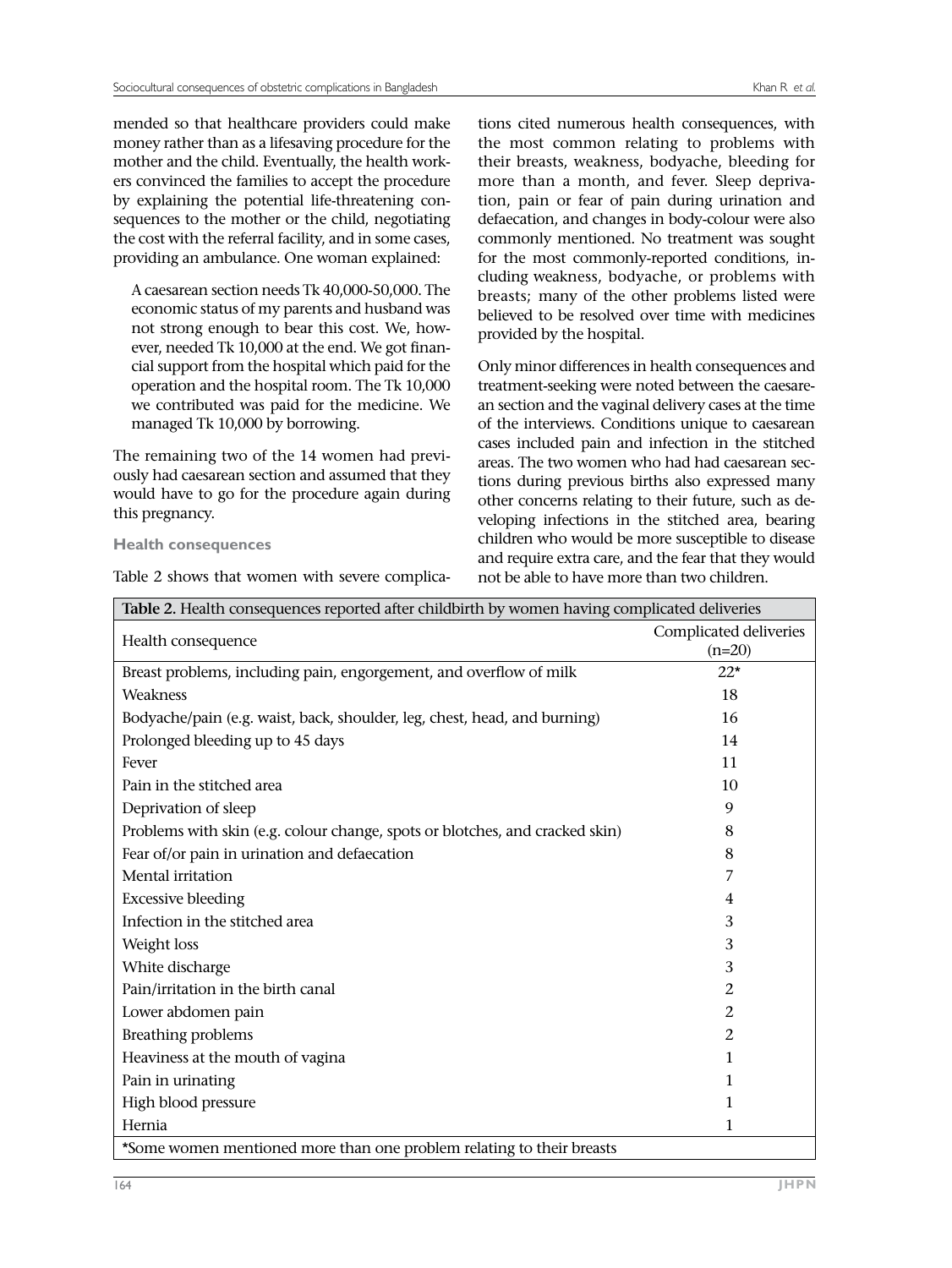## **Daily activities and support from family members**

Women continued doing regular chores during pregnancy and up to the time of delivery while heavy chores, such as carrying water, washing clothes, and lifting heavy items, were restricted during the last trimester. Of the 12 women who were with their in-laws before and after childbirth, nine resumed normal chores 8-10 days after delivery, avoiding heavy chores for up to one and a half months. These women received support from their in-laws who provided them with nutritious foods and assisted in caring for the newborn and older children. The other three women, all of whom had caesarean sections, did not receive aid from their in-laws during the postpartum period, with two explaining that the in-laws were angry over having spent so much money on the delivery and the third woman indicating that there was a family dispute regarding dowry.

The five women who were in their natal families were not permitted to carry out even normal chores up to one month postpartum. The family members also provided other support, including accompanying women for visits to the hospital and performing household chores for the new mother even when she had returned to the in-laws' residence. The remaining three women who resided at nuclear homes received little assistance, having to resume all household chores just a few days after delivery.

No major differences regarding ability to carry out work were identified between women who had or did not have caesarean sections. The majority of the women mentioned that following delivery, health consequences such as weakness delayed their ability to care for themselves and perform critical chores adequately. Specifically, the women mentioned that they were unable to feed and clean

their babies and give emotional comfort as required, give adequate attention to the preparation of food for older children and oversee their educational needs, or carry out primary family chores, such as preparing food or washing clothes. Discomfort linked to backpain and pain in the stitched area for those women who had caesarean sections, particularly when sitting, was frequently mentioned as a problem that interfered with cooking.

Women who experienced caesarean section expressed grave concerns that the procedure would severely impact on their productivity in the future, particularly their ability to perform heavy chores, such as carrying jugs of water, washing clothes, lifting heavy objects, especially crops during the harvest season, or carrying children. All these women were worried about who would assist with these chores and whether they would be able to care for their children and other family members as they did before the caesarean section, with many believing that their changed physical capabilities might jeopardize their marital status and family life. One woman stated:

No one in my family has had a caesarean operation. How unlucky I am! What will be my physical condition in the future? My life has no meaning since I had the operation. Earlier, I could do any hard work. Now I will be unable to do heavy chores as I did before; I will have to live my life like a patient. ... People do not take the caesarean operation easily. They say Allah proved that she is not a good person by cutting her abdomen.

# **Family economy**

Delivery-related costs are presented in Table 3. Of the five women who delivered vaginally in the basic EmOC hospital, three spent Tk 500-1,500, and the other two who had a longer hospital stay paid Tk 10,000-14,999, with one of these women also

| obstetric complication                                    |                               | Complicated deliveries                   |  |
|-----------------------------------------------------------|-------------------------------|------------------------------------------|--|
| Cost $(Tk)^*$                                             | Vaginal deliveries<br>$(n=6)$ | Caesarean-section deliveries<br>$(n=14)$ |  |
| Up to 4,999                                               | 3                             | 0                                        |  |
| 5,000-9,999                                               |                               | 0                                        |  |
| 10,000-14,999                                             |                               |                                          |  |
| 15,000-19,999                                             | 0                             | 4                                        |  |
| 20,000 or more                                            | 0                             |                                          |  |
| *At the time of the study, Tk 69 was equivalent to US\$ 1 |                               |                                          |  |

**Table 3.** Costs incurred for women experiencing vaginal or caesarean-section deliveries during an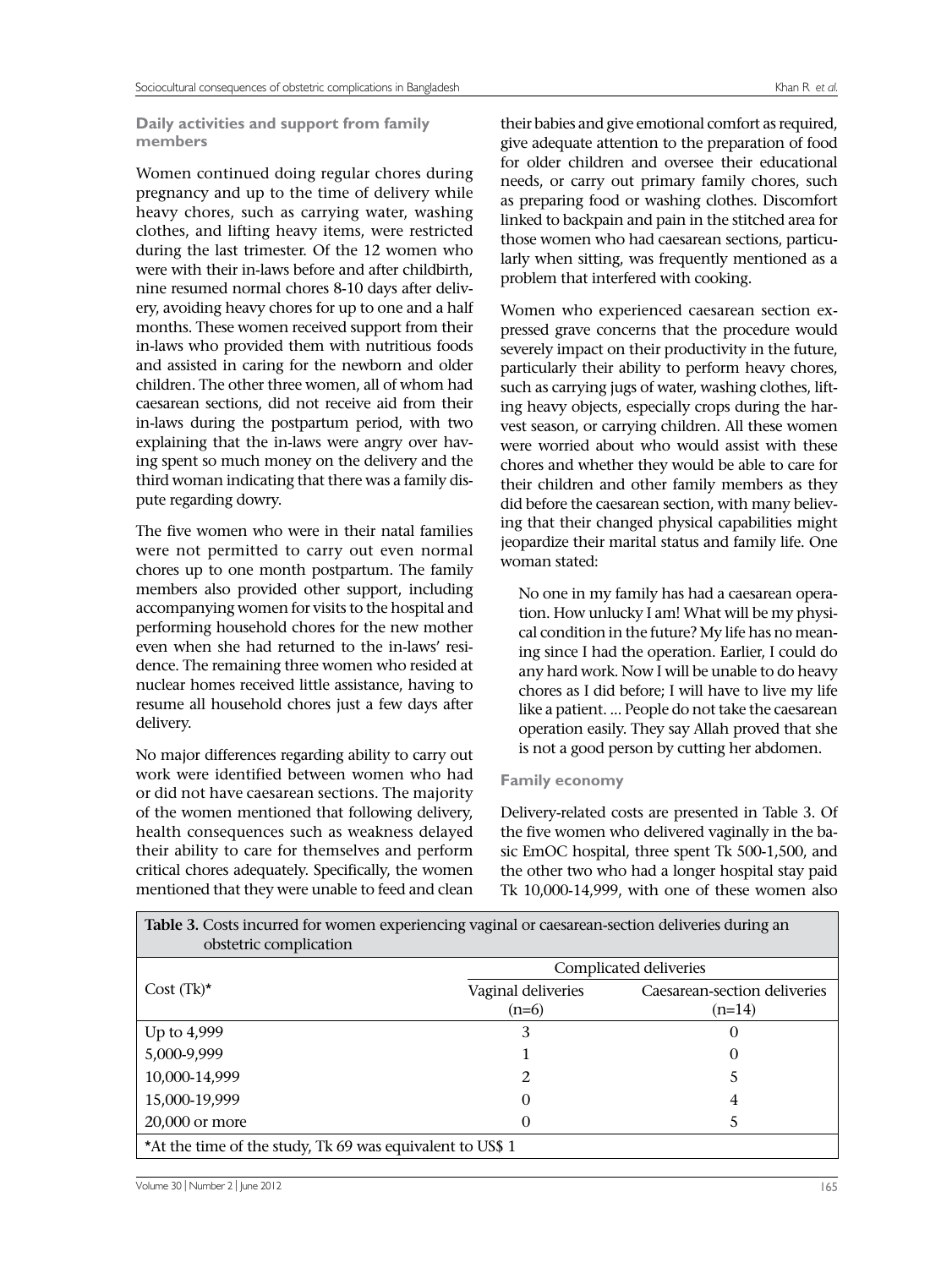requiring a blood transfusion in the district hospital. The other woman who delivered vaginally in a private hospital paid Tk 6,000. Household wealth index information showed that one family came from the poorer socioeconomic strata.

Of the 14 caesarean-section cases, five women spent Tk 10,000-14,999, with four delivering in a private and one in a public facility. Four women spent Tk 15,000-19,999, all of whom went to a private facility, and the remaining five families spent Tk 20,000-35,000, with three delivering in a private and two in a public facility. Payment of larger sums of money generally reflected longer periods in the hospital postpartum, with three women incurring large costs to treat an infection in the stitched area that required medical care. Twice as many women who had caesarean sections came from families of the wealthier socioeconomic strata compared to those from the poorer socioeconomic groups.

Of the six families who had saved money for delivery, three (two paying for vaginal deliveries and one for a caesarean section) had put aside enough money to cover expenses. Savings of the other three families, all of whom had to pay for a caesarean section, were seriously insufficient to cover healthcare costs. Overall, nine of the 14 families of women who had caesarean sections were forced to borrow money from microcredit institutions or relatives. Some of these families faced serious problems in repaying the loan, which included interest. One woman explained:

It became a huge burden for my husband. It would have been good if we could have avoided the caesarean section and I had delivered normally.

These families were either counting on the next harvest season or trying to reduce family costs to repay the loan. Women also indicated that their husbands worked harder and for longer hours to increase earnings. In three cases, natal families bore the entire costs because the in-laws were either unable or refused to contribute. In these instances, women stated that their fathers either sold familyland or took loans with interest, creating a severe impact on the economic status of the families, which were already poor. In one case, a serious conflict between the natal and the in-law families ensued over the cost of caesarean section; the in-laws refused to contribute to expenses and insisted that the natal family sell the woman's gold ornament. Of the remaining five families, one husband sent money from abroad, one couple had saved money

in case an emergency arose during delivery, and in three cases, both natal and husband's families shared the expenses.

Women experiencing a caesarean section were generally distraught about the cost involved in the delivery, which represented a tremendous economic burden to the family, with many regretting that they had not saved money during the pregnancy. These women indicated that they could not enjoy the arrival of the baby because they were too preoccupied with the costs incurred. One woman explained:

I was happy with the pregnancy … however, I was confused about what to feel just after the caesarean section. I was thinking about the cost. I was not in a physical and mental condition to feel happy as I would have been if I had delivered the child normally.

Four women were blamed by their in-laws for incurring such huge expenses for the caesarean section, with one of them also developing an infection and causing further economic hardship for the family. The resulting burden that the women were accused of causing induced in them both shame and guilt, with several indicating that they were responsible and deserved the blame. One woman said:

I do not say anything to my mother-in-law when she blames me. I have to take this since I am guilty, and I cost so much money.

One of these women claimed that her situation would have been worse if she had delivered a daughter, stating:

I was lucky that it was a boy. I already had a daughter. If this one were a girl, it would not have been possible for me to have a third child quickly in hope of having a boy. The reason is that I would have to save money first for a caesarean section and then get pregnant. ... My deliveries are a matter of cost. So, when I delivered a boy, everybody was happy.

Many women expressed concerns about the next pregnancy which they believed would also have to involve a caesarean section. As a result, these women indicated that they would not be able to have another child as they wished, doubting that they could save the money required, with many expressing resentment and frustration for their problems. One mother said:

My mother and sisters did not need a caesarean section. They did not need to spend any money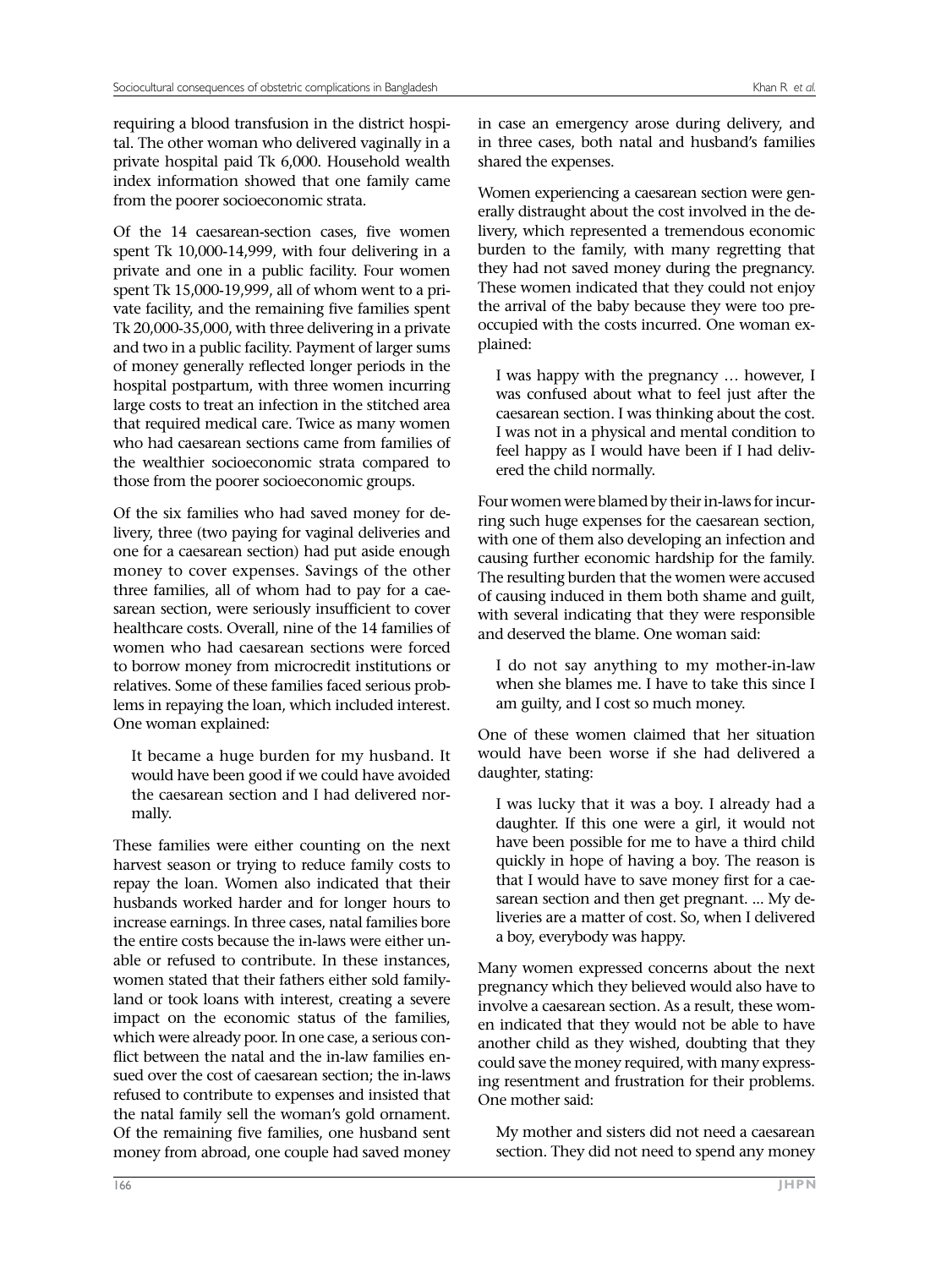for delivery. Why did I need to do that? I will not be able to take more than one or two child(ren). This time everyone helped me financially but who is going to help me next time? My father provided support this time; will he be alive during my next pregnancy?

## **DISCUSSION**

This in-depth study examining the social and economic consequences for women who had recently delivered with severe complications revealed three major barriers that influence care-seeking to obtain EmOC and acceptance of surgical procedures. First, ANC consultations provide little information regarding obstetric complications and medical indications for caesarean section or where to go for emergency care. Second, women have misconceptions and concerns about caesarean section and distrust health workers regarding the reasons they recommend the procedure. And third, women who had a caesarean section incurred enormous costs that often led to economic burdens on family members and blame attributed to the woman. These findings highlight the need to inform families about caesarean section and encourage them to prepare in advance in the case of delivery-related complications.

The most obvious time to convey information about delivery is during ANC. Although ANC visit attendance was relatively high, the information shared during consultations focused on habitual care for women during pregnancy, with minimal information given about childbirth and unpredictable maternal complications or the importance of setting aside savings. Medical indications for caesarean section and the reasons for needing the procedure were not discussed even with women who had previously experienced a caesarean section. These findings coincide with recent nationwide data showing that only one-third of women receive advice on danger signs during ANC visits (5), even though the visits provide an ideal opportunity to raise women's awareness about pregnancy-related complications that may require a caesarean section as a lifesaving measure and encourage families to prepare mentally and financially in case an unexpected emergency occurs.

Three-fourths of the women with complications had planned delivery at a facility, thus reflecting the recent shift in the greater use of skilled birth attendants in Matlab and Bangladesh in general. Yet, women suffering severe complications faced difficulties in accessing facilities that could address

their medical needs, highlighting the need to inform women during ANC about where to obtain EmOC. Basic EmOC facilities should be able to manage the haemorrhage cases if they come early, and in the case of five of the eight women with haemorrhage or severe anaemia who went directly to the basic EmOC hospital, they appeared to have been managed adequately at that site; the other three women were referred to private hospitals and had caesarean sections. Most women with other complications (e.g. dystocia, eclampsia) ultimately went to private facilities where the supplies and staff needed to manage complications are typically perceived as more accessible. Given that there are 10 times more private than public facilities, this perception is accurate. Yet, 15 women went to two to four facilities before obtaining appropriate treatment, again showing the need to inform families about which health facilities provide care for what problems.

A major misconception relating to having a caesarean section was that the woman would no longer be capable of performing heavy work and must rely on other family members for assistance with household chores. In Bangladeshi society, where the social framework enforces the belief that the primary roles of female involve childbearing, taking care of family members, and carrying out responsibilities to ensure maintenance of the household, failing to meet these critical social responsibilities renders women vulnerable to ridicule and rejection and even marital dissolution (16,17). Another assumption was that subsequent deliveries would also have to be through caesarean section, thus raising uncertainty about whether these women could afford to bear additional children, once again potentially undermining their status as wives and women. Results of other studies in Bangladesh and elsewhere also identified negative connotations associated with caesarean section, including fear of death, fear of infertility, concerns about resultant restrictions with regard to performing household work, and fears about future childbearing (18-20), and a strong preference for vaginal delivery (21-26).

A compelling reason for deterring or delaying the use of health services or refusing a caesarean section is the cost involved (18,27,28), which is beyond the means of poor families and far greater than expenses incurred by the study women who experienced severe complications but delivered vaginally, or for those with normal deliveries, particularly those that occur at home (29). The majority of the families of women who had a caesarean section spent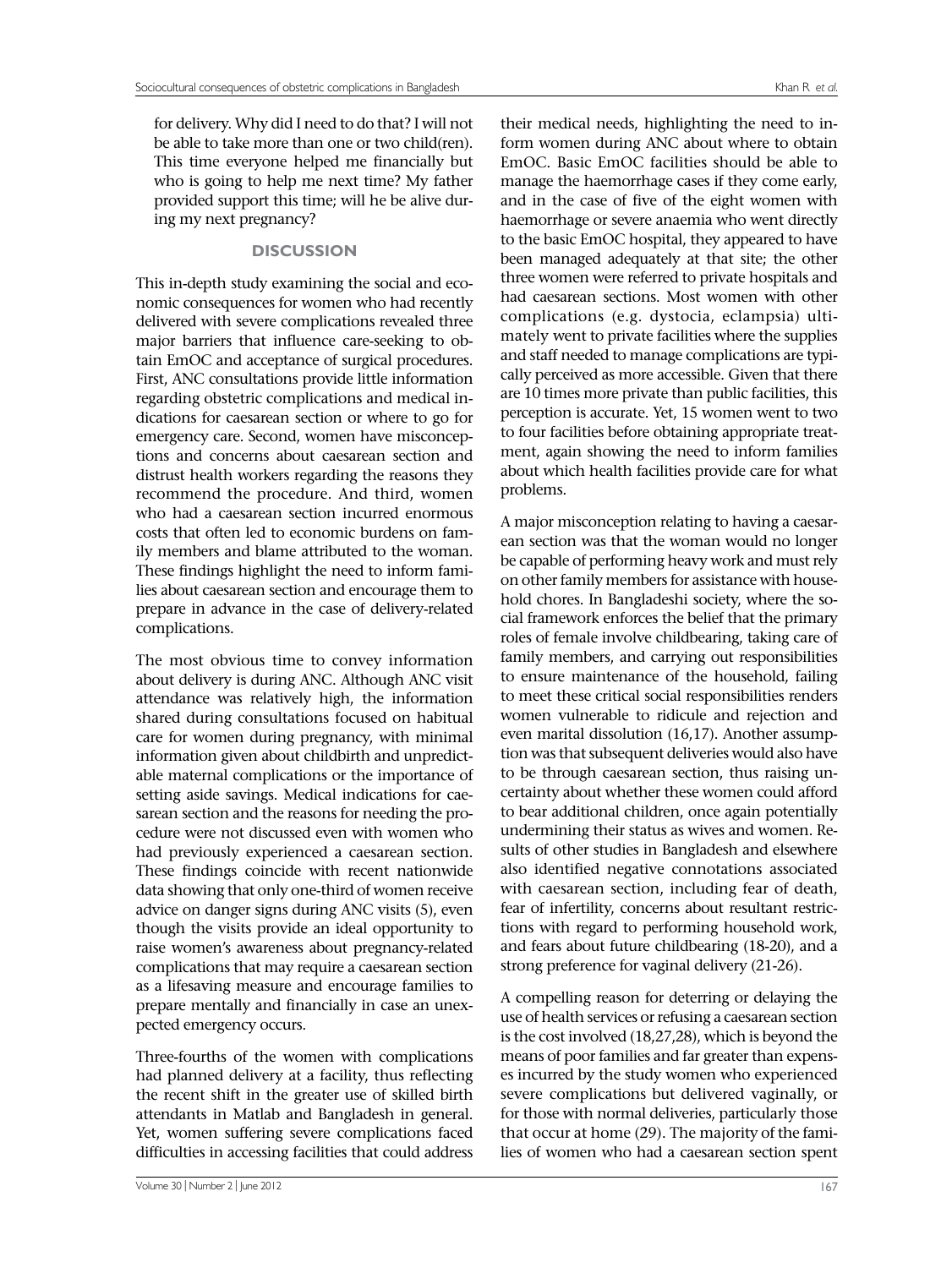over Tk 14,999 (US\$ 217), approximately one-third of the annual GDP per capita in Bangladesh (30). The most costly cases spent up to Tk 35,000 (US\$ 507) due to lengthy stays in the hospital and/or subsequent infection. Payment for over half of the women with caesarean sections made it necessary for families to borrow money and incur debt, thus putting major strains on the household economy and requiring some families to enforce severe restrictions on spending that could impact the wellbeing of other family members. This was true, even though twice as many women who had caesarean sections came from families in the higher wealth strata compared to those coming from the poorer socioeconomic groups. In comparison, the families of women who delivered vaginally did not experience such economic hardship. Since the interviews were carried out up to 10 weeks postpartum, we could not assess the longer-term economic consequences for families of women who had experienced caesarean sections. The poorer families, however, anticipated that they would not be able to pay the debt over a prolonged period, probably up to the time of the subsequent harvest. The fact that many repaid their debts within six months after delivery is discussed in a paper by Powell-Jackson *et al.* (31). Other research has also described the economic burden poor families in Bangladesh confront in paying for emergency obstetric services (27). Relying on future assets can spiral households into a vicious cycle of debt and impoverish families or force them into deeper poverty as has been shown for some catastrophic health events, including obstetric emergencies (11,12,32,33).

Disputes over payment for expenses for the caesarean section also ensued, causing rifts between the woman's in-laws and the natal families. Women were frequently blamed for undergoing the procedure and incurring expenses that caused economic burden on households; perceptions associated with the physical consequences of caesarean section and the economic implications made women feel culpable and believe that the blame was, therefore, justified, with some suggesting that the delivery had negative effects on their lives. Families also expressed scepticism about the health provider's reason for recommending a caesarean section, with many believing that they were prescribing the procedure for their economic gains rather than medical reasons. Results of another study in Bangladesh also showed distrust in the recommendations of doctors due to perceptions that caesarean sections were being administered for personal gain, a conviction which served to dissuade women from visiting a health facility out of fear that a caesarean section might be unnecessarily performed and high costs incurred (28). Overall, the negative perceptions identified in this study about the physical and social consequences associated with caesarean section influenced many women and their families to refuse the procedure initially, even when they suffered life-threatening complications. In these cases, counselling and support by the health worker in the form of transport and a negotiated reduction in the cost often served as a catalyst for families to accept surgical intervention. This information underscores the importance of appropriate and timely medical advice to convince families about the urgency of the situation and the medical indication for surgical birth as a lifesaving option and strong referral systems that facilitate efficient and affordable care for those in need.

The global trends in caesarean section, in fact, suggest that the procedure is often performed when there is no medical indication of need and so done for the convenience of the healthcare provider or the woman or for the economic benefit of practitioners (10), confirming family concerns. The high fees for caesarean sections, which, on an average, were reported to be Tk 19,428 (US\$ 282) in our study can, indeed, garner the healthcare provider large sums of money and serve as a strong financial incentive to recommend the procedure. Nationwide data recently collected in Bangladesh showed a sharp rise in the use of caesarean section which increased by five-fold from 2.6% in 2001 to 12.2% in 2010, with two-thirds being carried out in private facilities, which in itself has implications regarding insufficient access for poor populations (5). In the present study, 14 of the 20 women with severe complications had caesarean sections. Moreover, a higher percentage of caesarean-section cases belonged to wealthier families compared to women who delivered vaginally, coinciding with nationwide data showing persisting socioeconomic inequities in facility-based and caesarean-section deliveries in Bangladesh (5,8).

While the rates are still below the 15% WHO-set maximum threshold, disparities between the rich and the poor suggest a trend to perform caesarean sections unnecessarily. To reverse this pattern, policy-makers should take measures to restrict unnecessary procedure, while at the same time ensuring that all women with life-threatening complications obtain surgical intervention as needed. In Bangladesh, a voucher scheme is now being implemented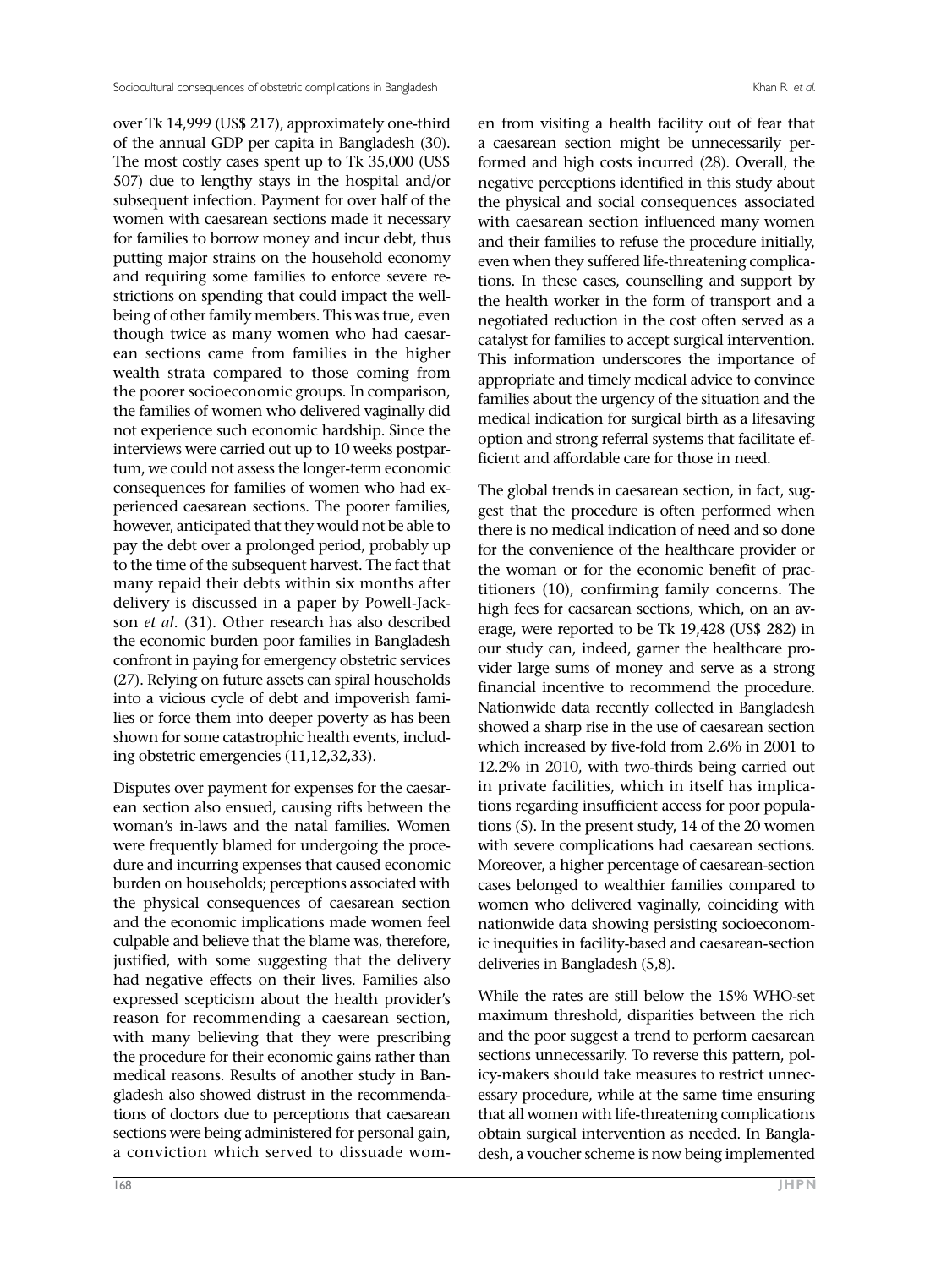to ensure that women have access to delivery care, including caesarean sections, when needed. Just how effective this new effort will be in addressing the actual need, while curbing the abuse of costly services, is still unknown (31).

Women mentioned a constellation of health consequences of postpartum complications. Most of these problems were considered normal for a mother who recently delivered and, therefore, treatment was rarely sought. Data from Burkina Faso also found that medical needs of women suffering from health consequences postpartum were not adequately met (34). The differences uncovered in the present study relating to those consequences were directly linked to the caesarean-section incision, which in several cases caused infection and necessitated additional medical attention and costs, which warrants further investigation on the quality of care provided. While we were unable to confirm the reliability of these or the other self-reported morbidities, the extensive list in Table 2 represents both psychosocial and physical consequences, some potentially severe in nature, that may reflect women's roles and pressures in the social environment postpartum. While these conditions should not be ignored, local interpretations of illness, cultural perspectives of reproductive health, and women's needs are formulated in a particular social context that guides the perceived requirement for medical care (34,35).

The respondents reported difficulties fulfilling some of their basic household responsibilities, including caring for the newborn, highlighting the need to give them adequate rest and time for recovery postpartum. Women who were in their natal homes postpartum received far more physical support than those who remained with their in-laws, regardless of the mode of delivery. This is likely the reason that Bangladeshi women traditionally prefer to spend the last trimester and give birth in their natal households, where family members restrict them from performing chores and allow women postpartum to spend more time with the newborn. As the number of nuclear families increases, this tradition appears to be gradually changing, thus forcing more women to engage immediately in work postpartum and depriving new mothers of this critical recuperation period and more intensive time with the newborn.

## **Conclusions**

The findings of this study underline the importance of educating women and families during

pregnancy about pregnancy-related complications and preparing for the possibility of caesarean section. Such efforts can take place during improved antenatal consultations, which at present appear to provide only limited information about danger signs, complications, and where to go for appropriate services. Raising awareness about caesarean section should help dispel fears about going to health facilities and increase the proportion of women willing to deliver with skilled birth attendants, which continues to be low in Bangladesh at 27%, and decrease care-seeking from alternative, often unqualified and traditional practitioners who may use harmful practices. At the same time, during labour and delivery requiring surgical intervention, medical professionals should elicit women's childbirth expectations and beliefs and concerns about obstetrical procedures and explain the medical intervention so that it is mutually understood as a procedure suitable to the care provider and patient. Such efforts will establish trust and allow families to make informed and quicker decisions about whether or not to accept the procedure and so should improve obstetrical satisfaction and outcomes.

Within a very short timeframe, Bangladesh has nearly reached the maximum threshold of 15% of births delivered through caesarean section, as stated by the WHO. Paradoxically, this rapid change in the rate of caesarean section is taking place in a context where cultural norms and traditional birthing practices have historically placed Bangladesh among the countries with the lowest rates of skilled birth attendance. While greater access to surgical interventions may be linked to recent reductions in maternal mortality, the sharp increase that has occurred over the past decade also raises concerns that the country will follow the trends established in other middle- and high-income countries where childbirth is highly medicalized, and the use of caesarean section continues to rise despite lack of evidence in improved maternal and perinatal mortality and morbidity (26). At the same time, the negative perceptions towards caesarean sections identified through this study can influence misinformed decisions about birth attendance and mode of delivery and put women experiencing life-threatening complications at risk. Policy-makers, thus, need to develop protocols regarding appropriate caesareansection practices and institute mechanisms to discourage the over-medicalization of childbirth and commercialization of caesarean sections, and, at the same time, ensure that those women in clinical need of lifesaving obstetric surgery have access to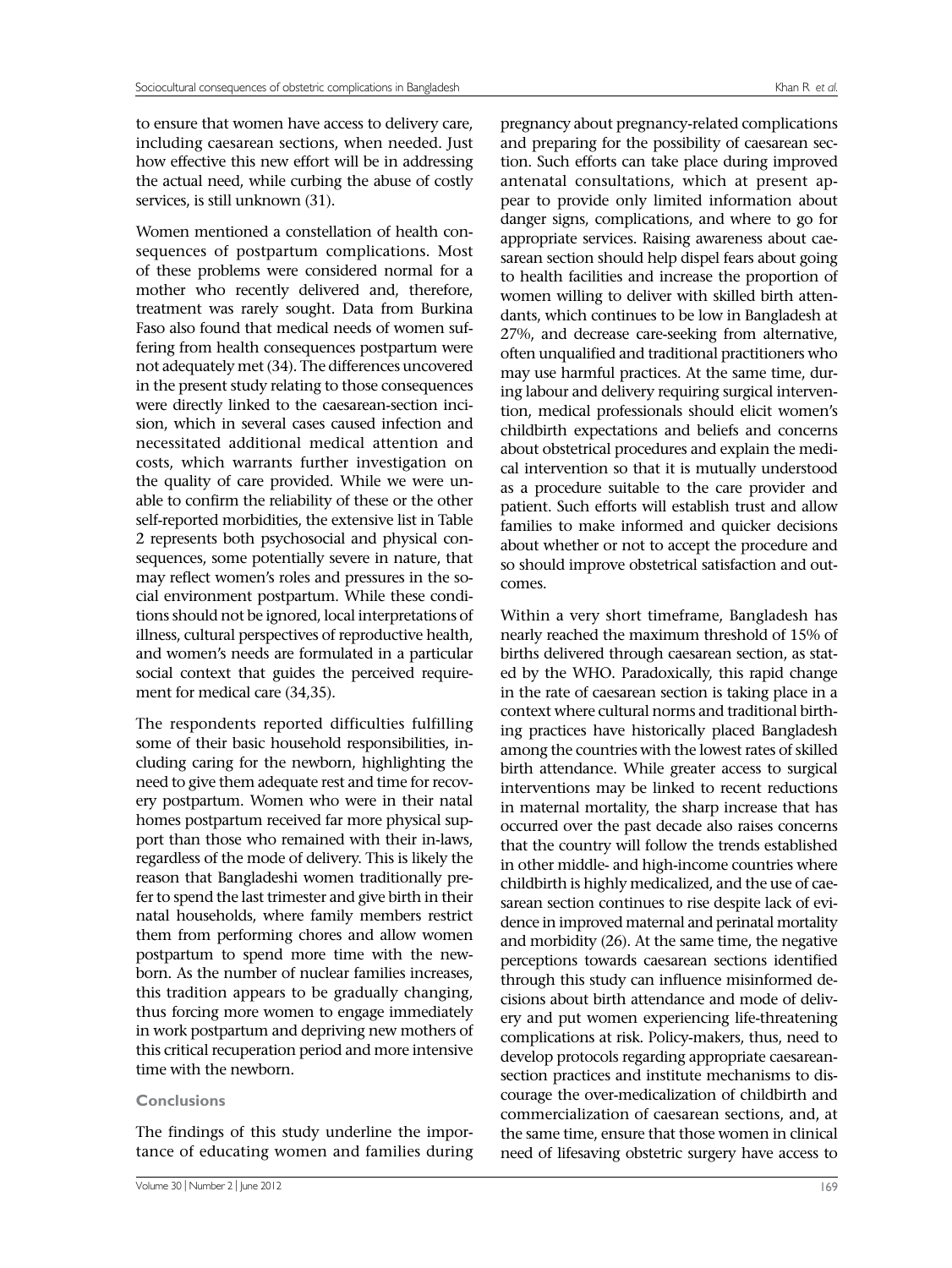obtaining a caesarean section and understand the need for it. Finally, additional research is needed to examine perceptions of caesarean section from the standpoint of women from a range of socioeconomic backgrounds and to identify the household factors favouring surgical interventions and their impact on birth outcomes.

# **ACKNOWLEDGEMENTS**

The study was funded by the United States Agency for International Development (USAID), Washington, DC. The authors acknowledge the physicians who helped identify women who met the criteria to participate in the study. The authors also thank the CHWs of the Matlab Health and Demographic Surveillance System area, who assisted in locating the homes of informants. The authors are grateful to the study respondents who gave their valuable time to participate in the study.

# **REFERENCES**

- 1. Graham WJ, Fitzmaurice AE, Bell JS, Cairns JA. The familial technique for linking maternal death and poverty. *Lancet* 2004;363:23-7.
- 2. Ronsmans C, Graham WJ; Lancet Maternal Survival Series steering group. Maternal mortality: who, when, where and why. *Lancet* 2006;368:1189-200.
- 3. Ronsmans C, Holtz S, Stanton C. Socioeconomic differentials in cesarean rates in developing countries: a retrospective analysis. *Lancet* 2006;368:1516-23.
- 4. Borghi J, Ensor T, Somanathan A, Lissner C, Mills A; Lancet Maternal Survival Series steering group. Mobilising financial resources for maternal health. *Lancet* 2006;368:1457-65.
- 5. National Institute of Population Research and Training. Bangladesh maternal mortality and health care survey 2010: preliminary results. Dhaka: National Institute of Population Research and Training, 2010. 88 p.
- 6. National Institute of Population Research and Training. Bangladesh demographic and health survey 1999-2000*.* Dhaka: National Institute of Population Research and Training, 2001. 280 p.
- 7. National Institute of Population Research and Training. Bangladesh demographic and health survey 2007. Dhaka: National Institute of Population Research and Training, 2009. 346 p.
- 8. Pomeroy A, Koblinsky M, Alva S. Private delivery care in developing countries: trends and determinants. Calverton, MD: ICF Macro, 2010. 24 p. (Demographic and Health Research, DHS working paper no. 76).
- 9. World Health Organization. Indicators to monitor

maternal health goals: report of a technical working group, Geneva, 8-12 November 1993. Geneva: World Health Organization, 1994. 44 p. (http://whqlibdoc. who.int/hq/1994/WHO\_FHE\_MSM\_94.14.pdf, accessed on 11 April 2011).

- 10. Stanton CK, Holtz SA. Levels and trends in cesarean birth in the developing world. *Stud Fam Plann*  2006;37:41-8.
- 11. McIntyre D, Thiede M, Dahlgren G, Whitehead M. What are the economic consequences for households of illness and of paying for health care in lowand middle-income country contexts? *Soc Sci Med* 2006;62:858-65.
- 12. Storeng KT, Baggaley RF, Ganaba R, Ouattara F, Akoum MS, Filippi V. Paying the price: the cost and consequences of emergency obstetric care in Burkina Faso. *Soc Sci Med* 2008;66:545-57.
- 13. Borghi J, Hanson K, Acquah CA, Ekanmian G, Filippi V, Ronsmans C *et al*. Costs of near-miss obstetric complications for women and their families in Benin and Ghana. *Health Policy Plan* 2003;18:383-90.
- 14. icddr,b. Health and demographic surveillance system—Matlab. Vol. 42. Registration of health and demographic events 2008. Dhaka: icddr,b, 2010. 83 p. (icddr,b scientific report no. 109). (http://www. icddrb.org/what-we-do/publications/cat\_view/52 publications/10043-icddrb-documents/10049-hdssannual-reports/10143-hdss-annual-report-2008 sr109, accessed on 23 August 2011).
- 15. Huda FA, Ahmed A, Dasgupta SK, Jahan M, Ferdous J, Koblinsky M *et al*. Profile of maternal and foetal complications during labor and delivery among women giving birth in hospitals in Matlab and Chandpur, Bangladesh. *J Health Popul Nutr* 2012;30:131-42.
- 16. Schuler SR, Hashemi SM, Riley AP, Akhter S. Credit programs, patriarchy and men's violence against women in rural Bangladesh. *Soc Sci Med* 1996;43:1729- 42.
- 17. Naved RT, Azim S, Bhuiya A, Persson LA. Physical violence by husbands: magnitude, disclosure and help-seeking behavior of women in Bangladesh. *Soc Sci Med* 2006;62:2917-29.
- 18. Afsana K, Rashid SF. The challenges of meeting rural Bangladeshi women's needs in delivery care. *Reprod Health Matters* 2001;9:79-89.
- 19. Aziken M, Omo-Aghoja L, Okonofua F. Perceptions and attitudes of pregnant women towards caesarean section in urban Nigeria. *Acta Obstet Gynecol Scand* 2007;86:42-7.
- 20. Brown E, Carroll J, Fogarty C, Holt C. "They get a Csection...they gonna die": Somali women's fears of obstetrical interventions in the United States. *J Transcult Nurs* 2010;21:220-7.